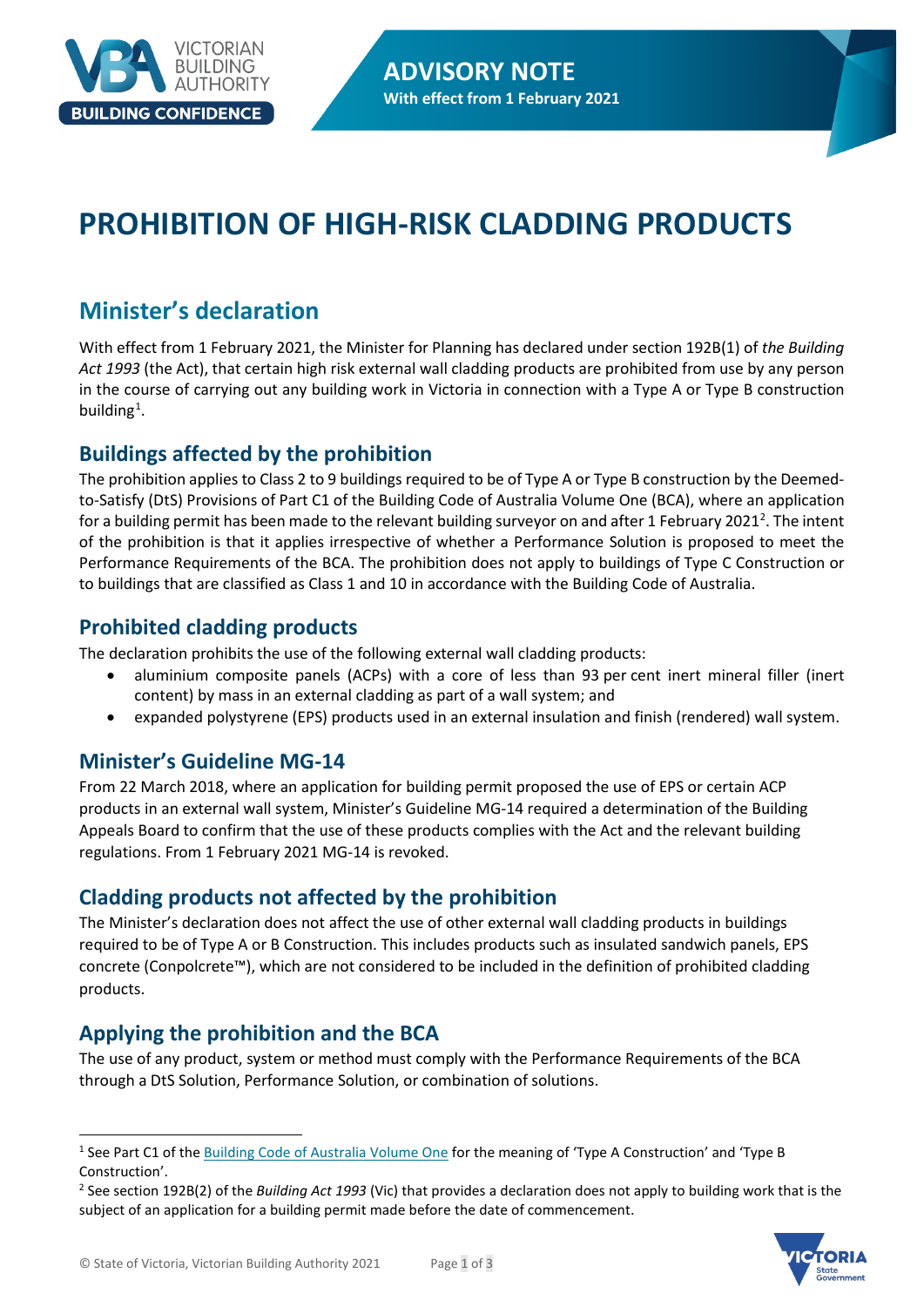Many cladding products are not subject to DtS Provisions, requiring a Performance Solution to be used to meet the Performance Requirements.

Where a product is within the scope of the prohibition, the prohibition prevents any ability to install these products, even if they are subject to a Performance Solution.

## **Impact of the Minister's declaration on existing building permits and Building Appeals Board applications**

The Minister's declaration in respect of an application for a building permit or an existing building permit does not apply to the use of a prohibited external wall cladding product in buildings required to be of Type A or Type B construction under a permit in the following circumstances:

- where the application for a building permit was made to the relevant building surveyor before 1 February 2021
- an application to the Building Appeals Board in respect of an application for a building permit made to the relevant building surveyor before 1 February 2021.

If a building surveyor is considering an application for building permit made before 1 February 2021 that proposed the use of ACP and certain EPS external wall cladding products, MG-14 would apply.

#### **Cladding rectification program**

The Minister's declaration is not retrospective and does not apply to any buildings for which a building permit was issued before 1 February 2021.

The decision to prohibit these products has been taken to limit the risk to the public from any future inappropriate use. The decision does not represent a changed view by the government about the risk presented by the products themselves.

The decision does not affect any risk assessments made by a building practitioner engaged by a building owner post construction, a relevant building surveyor, or as part of the state-wide cladding audit. Where these products have been installed appropriately and have been reviewed, assessed and approved by appropriate building practitioners, the installation of these products is not affected. This includes where cladding may remain on a building following rectification once appropriate authorisation has been given.

Owners and occupants of existing buildings should continue to respond to any advice or direction from the Victorian Building Authority, the municipal building surveyor or other building practitioner, if any, about measures to ensure their building is and continues to be able to be occupied.

#### **Failure to comply with the prohibition**

Failure to comply with the prohibition may attract significant penalties of up to 500 penalty units for a natural person and 2,500 for a body corporate under section 16 of the Building Act.

#### **Further information**

Information in support of the prohibition and about the actions being taken by the Victorian Government to address combustible external wall cladding is available on the Department of Environment, Land, Water and Planning website:

<https://www.planning.vic.gov.au/building-policy/cladding-rectification-program>

The Minister's declaration (Prohibition of High-Risk Cladding Products):

[GG2021S022.pdf \(gazette.vic.gov.au\)](http://www.gazette.vic.gov.au/gazette/Gazettes2021/GG2021S022.pdf)